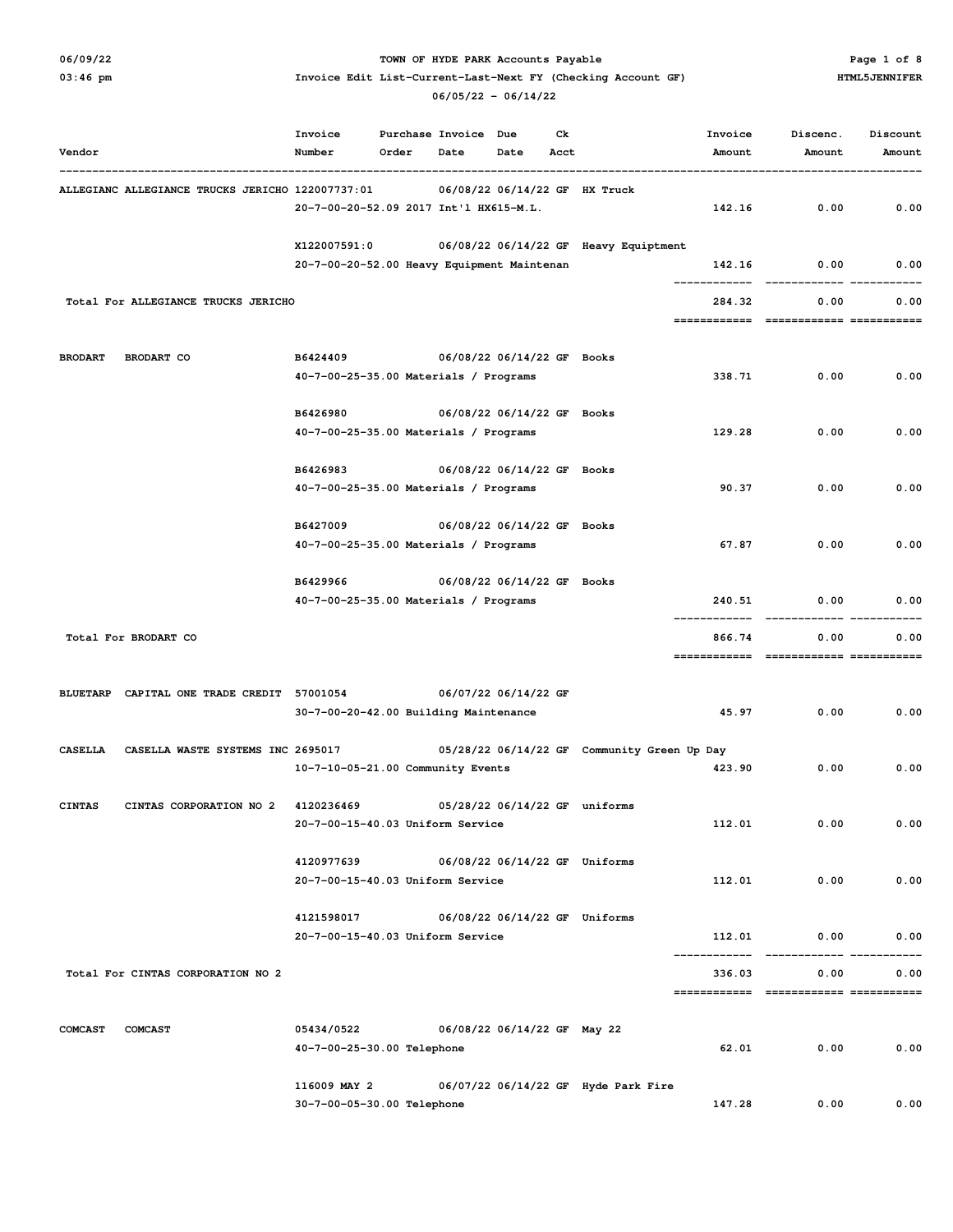## O6/09/22 **PARK Accounts Payable** PARK Accounts Payable PARK Accounts Payable Page 2 of 8

| Vendor         |                                                  | Invoice<br>Number                                                                                                                     | Order | Purchase Invoice<br>Date | Due<br>Date                  | Сk<br>Acct |                                      | Invoice<br>Amount         | Discenc.<br>Amount                 | Discount<br>Amount   |
|----------------|--------------------------------------------------|---------------------------------------------------------------------------------------------------------------------------------------|-------|--------------------------|------------------------------|------------|--------------------------------------|---------------------------|------------------------------------|----------------------|
|                | Total For COMCAST                                |                                                                                                                                       |       |                          |                              |            |                                      | 209.29<br>============    | 0.00<br>-------------------------- | 0.00                 |
| <b>COMPASS</b> | COMPASS MINERALS AMERICA 1006030                 | 20-7-00-10-60.11 Salt                                                                                                                 |       |                          |                              |            | 06/08/22 06/14/22 GF Winter Salt     | 4,356.88                  | 0.00                               | 0.00                 |
|                | CONSOLCOM CONSOLIDATED COMMUNICATIO MAY 2022FIBE | 10-7-00-25-40.00 Professional Svc-NEMRC/IT                                                                                            |       |                          |                              |            | 05/28/22 06/14/22 GF Fiber/telephone | 376.41                    | 0.00                               | 0.00                 |
|                | COUNTYPLU COUNTY PLUMBING & HEATING 127095       | $10 - 7 - 10 - 05 - 53.00$ Repairs - Town Office                                                                                      |       |                          | 06/08/22 06/14/22 GF Service |            |                                      | 375.78                    | 0.00                               | 0.00                 |
| <b>DAMBACH</b> | DAMBACH COMPUTERS                                | 5412<br>10-7-00-25-40.00 Professional Svc-NEMRC/IT                                                                                    |       |                          |                              |            | 06/08/22 06/14/22 GF Lighting Strike | 357.50                    | 0.00                               | 0.00                 |
| <b>GAYLE</b>   | <b>GAYLE STREETER</b>                            | 288335<br>40-7-10-05-42.03 Building Maintenance/Repa                                                                                  |       |                          |                              |            | 06/08/22 06/14/22 GF Landscaping     | 210.00                    | 0.00                               | 0.00                 |
| GOTO COM       | GOTO COMMUNICATIONS, INC. 7101206841             | 10-7-00-25-30.00 Telephone                                                                                                            |       |                          |                              |            | 06/08/22 06/14/22 GF Telephone       | 453.47                    | 0.00                               | 0.00                 |
| GOVOS          | GOVOS, INC.                                      | KSW-004494<br>10-7-00-25-55.00 Recording Equip Lease-Xer<br>10-7-15-10-40.00 Purchased Service<br>11-7-00-00-01.01 Record Restoration |       |                          | 06/07/22 06/14/22 GF         |            |                                      | 175.00<br>80.00<br>545.00 | 0.00<br>0.00<br>0.00               | 0.00<br>0.00<br>0.00 |
|                | Invoice KSW-004494 Total                         |                                                                                                                                       |       |                          |                              |            |                                      | 800.00                    | 0.00                               | 0.00                 |
| <b>JESSE</b>   | HARD WIRED AUTO ELECTRONI 2035                   | 30-7-00-15-52.02 Truck Maintenance                                                                                                    |       |                          |                              |            | 06/07/22 06/14/22 GF Whelen 60C02FCR | 193.11                    | 0.00                               | 0.00                 |
|                | HOMEMAINT HOME MAINTENANCE SERVICE               | 201995<br>40-7-10-05-42.02 Cleaning                                                                                                   |       |                          |                              |            | 06/08/22 06/14/22 GF Cleaning        | 440.00                    | 0.00                               | 0.00                 |
|                | IDEAL AUT IDEAL AUTO & TRUCK PARTS 375-760376    | 20-7-00-15-51.00 Tools                                                                                                                |       |                          | 06/09/22 06/14/22 GF Tools   |            |                                      | 289.39                    | 0.00                               | 0.00                 |
|                |                                                  | 782679<br>20-7-00-15-51.00 Tools                                                                                                      |       |                          | 06/09/22 06/14/22 GF         |            |                                      | 266.99                    | 0.00                               | 0.00                 |
|                | Total For IDEAL AUTO & TRUCK PARTS OF VT, INC    |                                                                                                                                       |       |                          |                              |            |                                      | 556.38                    | 0.00                               | 0.00                 |
|                | INDUSTRIA INDUSTRIAL HEARING TESTIN 20221362     | 20-7-00-15-52.00 Permits/Cmpl/Training/Saf                                                                                            |       |                          | 05/28/22 06/14/22 GF Safety  |            |                                      | 1,075.00                  | 0.00                               | 0.00                 |
|                | JOHNSONRE JOHNSON HARDWARE & RENTAL 58780        | 20-7-00-15-52.00 Permits/Cmpl/Training/Saf                                                                                            |       |                          | 05/28/22 06/14/22 GF Boots   |            |                                      | 114.75                    | 0.00                               | 0.00                 |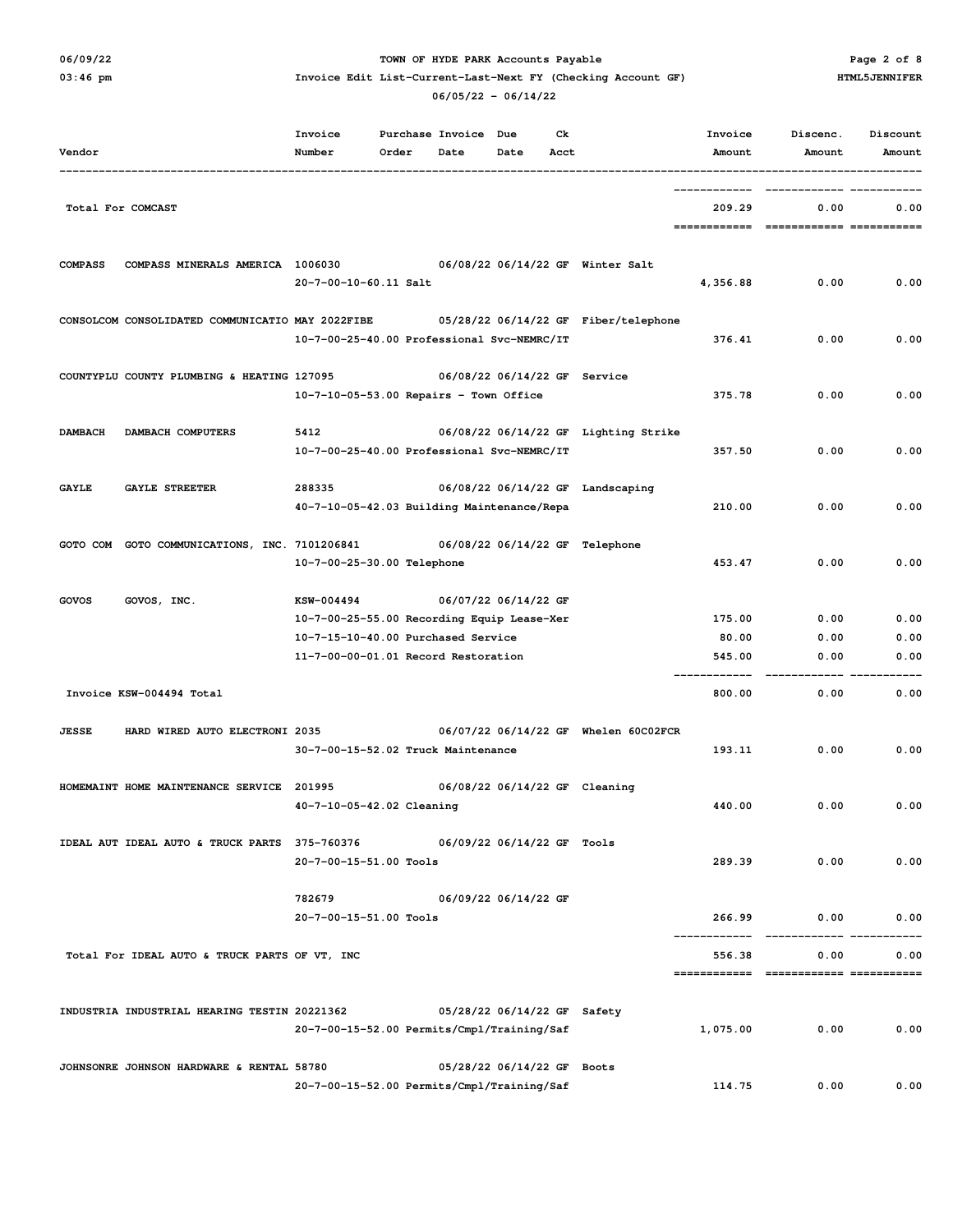# O6/09/22 **PARK Accounts Payable** PARK Accounts Payable PARK Accounts Payable Page 3 of 8

|  |  | U6/U5/ZZ - U6/I4/ZZ |  |
|--|--|---------------------|--|
|  |  |                     |  |

| Vendor  |                                           | Invoice<br>Number                                          | Order | Purchase Invoice Due<br>Date | Date | Ck<br>Acct | Invoice<br>Amount                                                                     | Discenc.<br>Amount                | Discount<br>Amount |
|---------|-------------------------------------------|------------------------------------------------------------|-------|------------------------------|------|------------|---------------------------------------------------------------------------------------|-----------------------------------|--------------------|
|         |                                           | 59150                                                      |       |                              |      |            | 05/28/22 06/14/22 GF culverts                                                         |                                   |                    |
|         |                                           | 20-7-00-10-52.01 Culverts                                  |       |                              |      |            | 11,712.00                                                                             | 0.00                              | 0.00               |
|         | Total For JOHNSON HARDWARE & RENTAL       |                                                            |       |                              |      |            | 11,826.75<br>============                                                             | 0.00<br>============= =========== | 0.00               |
| MISC    |                                           |                                                            |       |                              |      |            | K.A HARVEY'S MANUFACTURED PARCEL 01104 06/07/22 06/14/22 GF Refund of Overpayment par |                                   |                    |
|         |                                           | 10-2-00-00-05.00 Prepaid Property Tax                      |       |                              |      |            | 601.27                                                                                | 0.00                              | 0.00               |
| KOFILE  | KOFILE TECHNOLOGIES INC                   | KT-006859                                                  |       | 06/07/22 06/14/22 GF         |      |            |                                                                                       |                                   |                    |
|         |                                           | 11-7-00-00-01.01 Record Restoration                        |       |                              |      |            | 99.25                                                                                 | 0.00                              | 0.00               |
|         |                                           | KT-006860                                                  |       | 06/07/22 06/14/22 GF         |      |            |                                                                                       |                                   |                    |
|         |                                           | 11-7-00-00-01.01 Record Restoration                        |       |                              |      |            | 116.00                                                                                | 0.00                              | 0.00               |
|         | Total For KOFILE TECHNOLOGIES INC         |                                                            |       |                              |      |            | 215.25<br>============                                                                | 0.00<br>============= =========== | 0.00               |
|         | LAKE REG LAKES REGION FIRE APPARAT 32477  |                                                            |       |                              |      |            | 06/07/22 06/14/22 GF Class A Foam                                                     |                                   |                    |
|         |                                           | 30-7-00-10-62.01 Chemicals                                 |       |                              |      |            | 600.00                                                                                | 0.00                              | 0.00               |
|         |                                           | 32494                                                      |       |                              |      |            | 06/07/22 06/14/22 GF Pump Test                                                        |                                   |                    |
|         |                                           | 30-7-00-15-52.01 Equipment Maint. & Permit                 |       |                              |      |            | 230.00                                                                                | 0.00                              | 0.00               |
|         | Total For LAKES REGION FIRE APPARATUS INC |                                                            |       |                              |      |            | 830.00                                                                                | 0.00                              | 0.00               |
| LAMCTCD | LAMOILLE COUNTY CONSERVAT 798             |                                                            |       |                              |      |            | 06/08/22 06/14/22 GF NP: Humble Bumble Bee                                            |                                   |                    |
|         |                                           | 40-7-00-25-35.00 Materials / Programs                      |       |                              |      |            | 78.80                                                                                 | 0.00                              | 0.00               |
| LEDC    | LAMOILLE ECONOMIC DEVELOP MEMBERSHIP F    |                                                            |       |                              |      |            | 06/08/22 06/14/22 GF Annual Membership fee                                            |                                   |                    |
|         |                                           | 40-7-00-25-40.00 Professional Services                     |       |                              |      |            | 75.00                                                                                 | 0.00                              | 0.00               |
|         | LIFESAFET LIFE SAFETY SYSTEMS INC         | 12996                                                      |       |                              |      |            | 06/08/22 06/14/22 GF Lighting Strike                                                  |                                   |                    |
|         |                                           | 20-7-00-15-53.00 Building Repairs/Maintena                 |       |                              |      |            | 150.00                                                                                | 0.00                              | 0.00               |
|         |                                           | LIGHTING STR<br>20-7-00-15-53.00 Building Repairs/Maintena |       |                              |      |            | 06/07/22 06/14/22 GF Garage Repairs Lighting S<br>1,750.00                            | 0.00                              | 0.00               |
|         |                                           |                                                            |       |                              |      |            |                                                                                       |                                   |                    |
|         | Total For LIFE SAFETY SYSTEMS INC         |                                                            |       |                              |      |            | 1,900.00                                                                              | 0.00                              | 0.00               |
| LUCKYS  | LUCKY'S TRUCK CENTER & TR 21794           |                                                            |       |                              |      |            | 06/09/22 06/14/22 GF 2022 Talbert AC-20                                               |                                   |                    |
|         |                                           | 20-7-00-20-90.00 Capitall Outlay                           |       |                              |      |            | 33, 297.00                                                                            | 0.00                              | 0.00               |
| MISC    | MANOSH CONNOR A                           | APPROVED ABA                                               |       |                              |      |            | 06/09/22 06/14/22 GF Approved Abatement 6/6/22                                        |                                   |                    |
|         |                                           | 10-2-00-00-05.00 Prepaid Property Tax                      |       |                              |      |            | 372.18                                                                                | 0.00                              | 0.00               |
|         | MENARDSAG MENARD'S AGWAY                  | <b>MAY 22</b><br>10-7-00-50-42.00 Ground Maintenance       |       |                              |      |            | 06/08/22 06/14/22 GF Field Maintenance<br>922.00                                      | 0.00                              | 0.00               |
|         |                                           |                                                            |       |                              |      |            |                                                                                       |                                   |                    |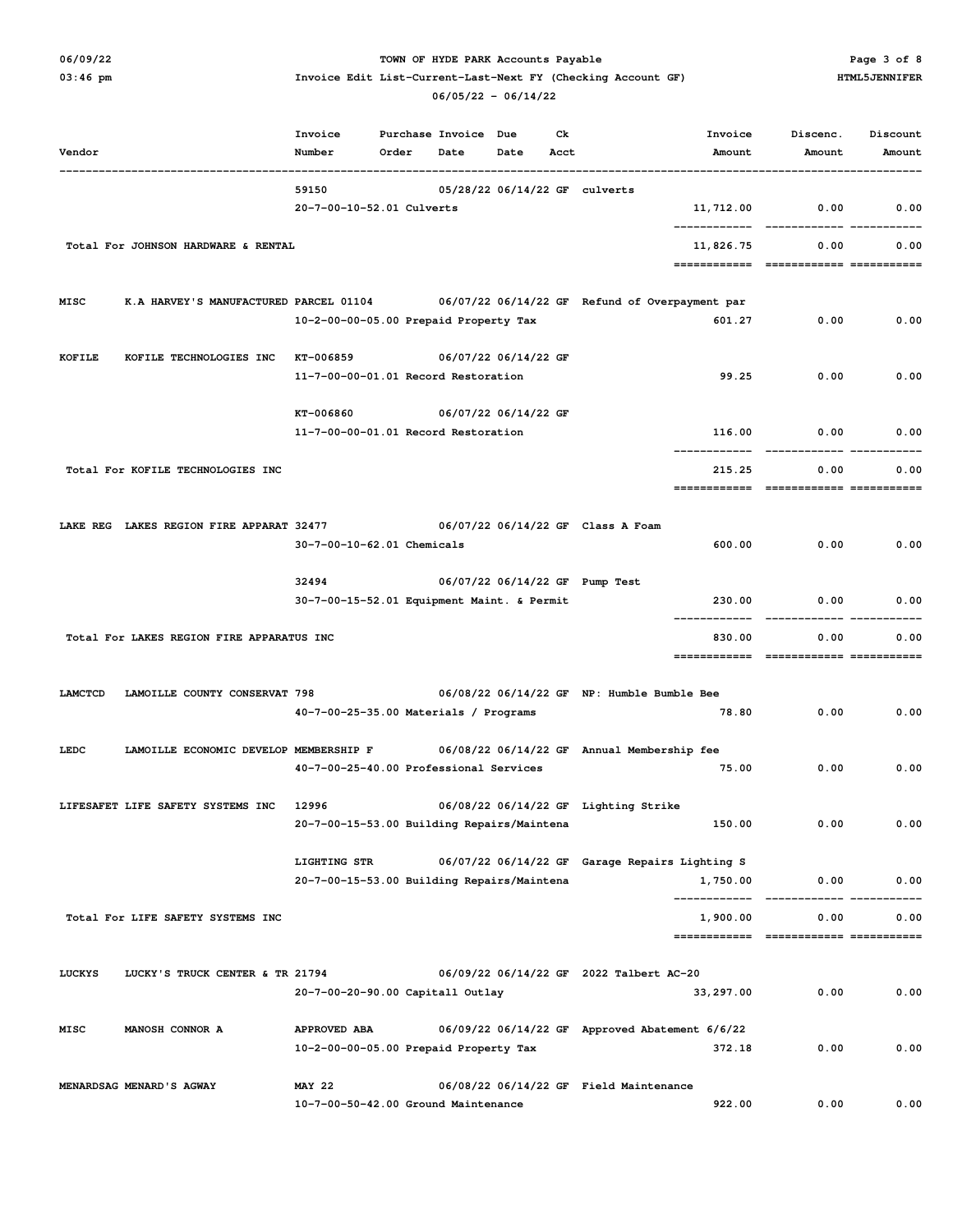## O6/09/22 **PARK Accounts Payable** PARK Accounts Payable PARK Accounts Payable Page 4 of 8

| Vendor                                          | Invoice<br>Number                                                | Order | Purchase Invoice Due<br>Date | Date                         | Сk<br>Acct | Invoice<br>Amount                                         | Discenc.<br>Amount | Discount<br>Amount |
|-------------------------------------------------|------------------------------------------------------------------|-------|------------------------------|------------------------------|------------|-----------------------------------------------------------|--------------------|--------------------|
| MICROMARK MICROMARKETING                        | 888256                                                           |       |                              | 06/08/22 06/14/22 GF Books   |            |                                                           |                    |                    |
|                                                 | 40-7-00-25-35.00 Materials / Programs                            |       |                              |                              |            | 40.16                                                     | 0.00               | 0.00               |
|                                                 | 888896                                                           |       |                              | 06/08/22 06/14/22 GF Books   |            |                                                           |                    |                    |
|                                                 | 40-7-00-25-35.00 Materials / Programs                            |       |                              |                              |            | 50.82                                                     | 0.00               | 0.00               |
| Total For MICROMARKETING                        |                                                                  |       |                              |                              |            | 90.98                                                     | 0.00               | 0.00               |
|                                                 |                                                                  |       |                              |                              |            |                                                           |                    |                    |
| NATIONALB NATIONAL BUSINESS TECHNOL IN487021    |                                                                  |       |                              | 05/28/22 06/14/22 GF Copier  |            |                                                           |                    |                    |
|                                                 | 10-7-00-25-54.00 Equipment Rental-Copier                         |       |                              |                              |            | 162.28                                                    | 0.00               | 0.00               |
| <b>NEMRC</b><br>NEW ENGLAND MUNICIPAL RES 50378 |                                                                  |       |                              |                              |            | 05/28/22 06/14/22 GF Assessor                             |                    |                    |
|                                                 | 10-7-00-35-40.00 Professional Svc - NEMRC                        |       |                              |                              |            | 297.50                                                    | 0.00               | 0.00               |
|                                                 | 50397                                                            |       |                              |                              |            | 06/08/22 06/14/22 GF Training                             |                    |                    |
|                                                 | 10-7-00-25-40.00 Professional Svc-NEMRC/IT                       |       |                              |                              |            | 145.00                                                    | 0.00               | 0.00               |
|                                                 |                                                                  |       |                              |                              |            |                                                           |                    |                    |
|                                                 | 50517<br>10-7-00-25-40.00 Professional Svc-NEMRC/IT              |       |                              |                              |            | 06/08/22 06/14/22 GF Annual Support Agreement<br>5,000.00 | 0.00               | 0.00               |
|                                                 |                                                                  |       |                              |                              |            |                                                           |                    |                    |
|                                                 | 50576                                                            |       |                              |                              |            | 06/09/22 06/14/22 GF Accessor services                    |                    |                    |
|                                                 | 10-7-00-35-40.00 Professional Svc - NEMRC                        |       |                              |                              |            | 733.50                                                    | 0.00               | 0.00               |
| Total For NEW ENGLAND MUNICIPAL RESOURCE CTR    |                                                                  |       |                              |                              |            | 6,176.00                                                  | 0.00               | 0.00               |
|                                                 |                                                                  |       |                              |                              |            |                                                           |                    |                    |
| NORTHERNE NORTHERN EMERGENCY MEDICA MAY 22      |                                                                  |       |                              |                              |            | 06/08/22 06/14/22 GF Contract                             |                    |                    |
|                                                 | 10-7-15-30-95.01 Northern Emerg. Medical S                       |       |                              |                              |            | 10,086.66                                                 | 0.00               | 0.00               |
| PRIORITY PRIORITY EXPRESS INC                   | 80922223                                                         |       |                              | 06/08/22 06/14/22 GF Courier |            |                                                           |                    |                    |
|                                                 | 40-7-15-35-95.02 InterLibrary Courier Gran                       |       |                              |                              |            | 85.16                                                     | 0.00               | 0.00               |
|                                                 |                                                                  |       |                              |                              |            |                                                           |                    |                    |
| VALLEERL R L VALLEE INC                         | 2345 MAY 22<br>20-7-00-10-61.00 Fuel                             |       |                              | 06/09/22 06/14/22 GF Fuel    |            | 455.34                                                    | 0.00               | 0.00               |
|                                                 |                                                                  |       |                              |                              |            |                                                           |                    |                    |
| RRCHARLEB RR CHARLEBOIS INC                     | RC77653                                                          |       |                              |                              |            | 06/08/22 06/14/22 GF Truck Maintenance                    |                    |                    |
|                                                 | 30-7-00-15-52.02 Truck Maintenance                               |       |                              |                              |            | 701.55                                                    | 0.00               | 0.00               |
| SE MARTIN S.E. MARTIN CONSTRUCTION              | 00658                                                            |       |                              |                              |            | 06/08/22 06/14/22 GF New Water Fountain                   |                    |                    |
|                                                 | 40-7-10-05-42.03 Building Maintenance/Repa                       |       |                              |                              |            | 647.00                                                    | 0.00               | 0.00               |
| <b>SHRED</b><br><b>SECURSHRED</b>               | 394923                                                           |       |                              |                              |            | 06/08/22 06/14/22 GF Contract                             |                    |                    |
|                                                 | 10-7-00-25-99.00 Misc Charges & Fees                             |       |                              |                              |            | 22.00                                                     | 0.00               | 0.00               |
|                                                 |                                                                  |       |                              |                              |            |                                                           |                    |                    |
| SILVERRID SILVER RIDGE DESIGN INC               | 06022022TOFH<br>$10 - 7 - 10 - 05 - 53.00$ Repairs - Town Office |       |                              |                              |            | 06/08/22 06/14/22 GF Repairs-Design<br>55.00              | 0.00               | 0.00               |
|                                                 | 30-7-00-20-42.00 Building Maintenance                            |       |                              |                              |            | 220.00                                                    | 0.00               | 0.00               |
|                                                 |                                                                  |       |                              |                              |            |                                                           |                    |                    |
| Invoice 06022022TOFH Total                      |                                                                  |       |                              |                              |            | 275.00                                                    | 0.00               | 0.00               |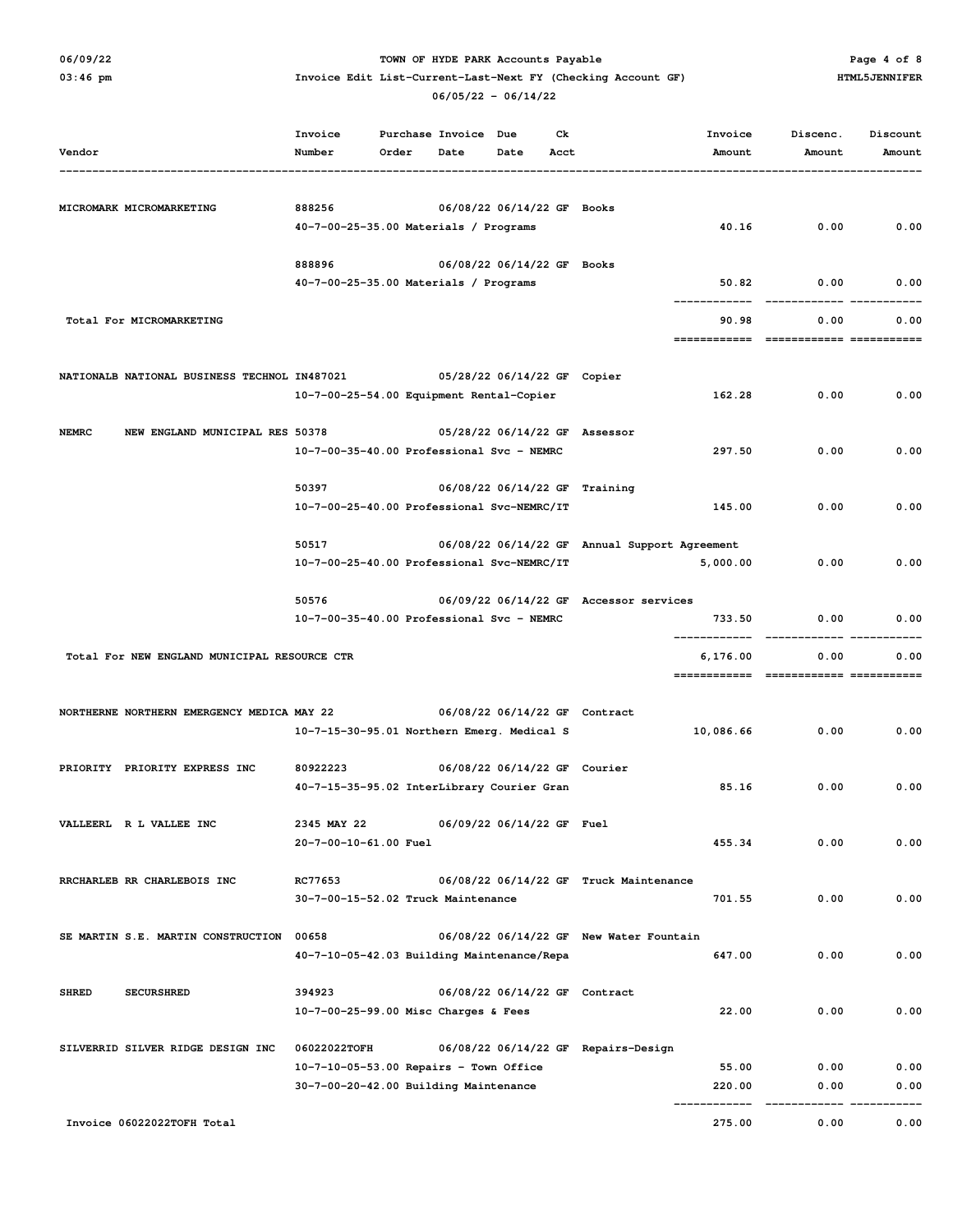### **06/09/22 TOWN OF HYDE PARK Accounts Payable Page 5 of 8**

# **03:46 pm Invoice Edit List-Current-Last-Next FY (Checking Account GF) HTML5JENNIFER**

| Vendor         |                                                  | Number                                      | Order | Date | Date                          | Acct | Amount                                       | Amount | Amount |
|----------------|--------------------------------------------------|---------------------------------------------|-------|------|-------------------------------|------|----------------------------------------------|--------|--------|
| <b>STITZEL</b> | STITZEL, PAGE & FLETCHER, 66873                  |                                             |       |      |                               |      | 06/08/22 06/14/22 GF Professional Services   |        |        |
|                |                                                  | 10-7-10-05-53.02 Tax Sale Prop-Bartlett     |       |      |                               |      | 200.00                                       | 0.00   | 0.00   |
|                |                                                  | 15-7-00-95-41.00 Legal Services             |       |      |                               |      | 340.00                                       | 0.00   | 0.00   |
|                |                                                  | 10-7-00-95-41.00 Legal Services             |       |      |                               |      | 840.00                                       | 0.00   | 0.00   |
|                | Invoice 66873 Total                              |                                             |       |      |                               |      | 1,380.00                                     | 0.00   | 0.00   |
|                | TECHGROUP TECH GROUP, INC., THE                  | 97927                                       |       |      |                               |      | 05/28/22 06/14/22 GF Lighting Strike Repairs |        |        |
|                |                                                  | 10-7-00-25-40.00 Professional Svc-NEMRC/IT  |       |      |                               |      | 85.00                                        | 0.00   | 0.00   |
|                |                                                  | 98052                                       |       |      |                               |      | 06/08/22 06/14/22 GF Contract/ IT            |        |        |
|                |                                                  | 10-7-00-25-40.00 Professional Svc-NEMRC/IT  |       |      |                               |      | 1,018.50                                     | 0.00   | 0.00   |
|                |                                                  | 98207                                       |       |      |                               |      | 06/08/22 06/14/22 GF Lighting Strike         |        |        |
|                |                                                  | 10-7-00-25-40.00 Professional Svc-NEMRC/IT  |       |      |                               |      | 3,932.50                                     | 0.00   | 0.00   |
|                | Total For TECH GROUP, INC., THE                  |                                             |       |      |                               |      | 5,036.00                                     | 0.00   | 0.00   |
|                |                                                  |                                             |       |      |                               |      |                                              |        |        |
|                | LIBRARY S THE LIBRARY STORE INC                  | 575267                                      |       |      | 06/08/22 06/14/22 GF Supplies |      |                                              |        |        |
|                |                                                  | 40-7-00-25-20.00 Supplies                   |       |      |                               |      | 118.05                                       | 0.00   | 0.00   |
| UNITED         | UNITED CONSTRUCTION & FOR 9474717                |                                             |       |      | 06/09/22 06/14/22 GF          |      |                                              |        |        |
|                |                                                  | 20-7-00-20-52.24 2019 JD624L Loader         |       |      |                               |      | 67.08                                        | 0.00   | 0.00   |
|                |                                                  | 20-7-00-20-52.21 2006 JD 410G Backhoe       |       |      |                               |      | 1,615.63                                     | 0.00   | 0.00   |
|                | Invoice 9474717 Total                            |                                             |       |      |                               |      | 1,682.71                                     | 0.00   | 0.00   |
|                | POSTMASTR US POSTMASTER                          | BOX 196 ANNU                                |       |      |                               |      | 06/08/22 06/14/22 GF Annual Renewal Box196   |        |        |
|                |                                                  | 40-7-00-25-25.00 Postage                    |       |      |                               |      | 122.00                                       | 0.00   | 0.00   |
| <b>CELLCO</b>  | VERIZON WIRELESS SERVICES 9904832852             |                                             |       |      |                               |      | 06/07/22 06/14/22 GF March24-April 23        |        |        |
|                |                                                  | 30-7-00-05-30.00 Telephone                  |       |      |                               |      | 40.01                                        | 0.00   | 0.00   |
|                | VT COMMUN VERMONT COMMUNITY NEWSPAP 121438 MAY 2 |                                             |       |      | 06/08/22 06/14/22 GF May 22   |      |                                              |        |        |
|                |                                                  | 10-7-00-25-29.00 Advertising                |       |      |                               |      | 295.50                                       | 0.00   | 0.00   |
|                |                                                  | 10-7-00-25-29.00 Advertising                |       |      |                               |      | 128.05                                       | 0.00   | 0.00   |
|                | Invoice 121438 MAY 2 Total                       |                                             |       |      |                               |      | 423.55                                       | 0.00   | 0.00   |
| <b>VLCT</b>    | VERMONT LEAGUE OF CITIES MAC2022-0054            |                                             |       |      | 06/08/22 06/14/22 GF Meeting  |      |                                              |        |        |
|                |                                                  | 10-7-00-25-23.00 Meetings & Memberships     |       |      |                               |      | 60.00                                        | 0.00   | 0.00   |
|                |                                                  | MAC2022-0325                                |       |      | 06/08/22 06/14/22 GF Meetings |      |                                              |        |        |
|                |                                                  | 10-7-00-25-23.00 Meetings & Memberships     |       |      |                               |      | 28.00                                        | 0.00   | 0.00   |
|                | Total For VERMONT LEAGUE OF CITIES & TOWNS       |                                             |       |      |                               |      | 88.00                                        | 0.00   | 0.00   |
|                |                                                  |                                             |       |      |                               |      |                                              |        |        |
|                | VILLAGEHP VILLAGE OF HYDE PARK                   | 1002 MAY 22<br>20-7-00-15-31.00 Electricity |       |      | 06/08/22 06/14/22 GF Electric |      | 20.94                                        | 0.00   | 0.00   |
|                |                                                  |                                             |       |      |                               |      |                                              |        |        |

## **06/05/22 - 06/14/22**

 **Invoice Purchase Invoice Due Ck Invoice Discenc. Discount**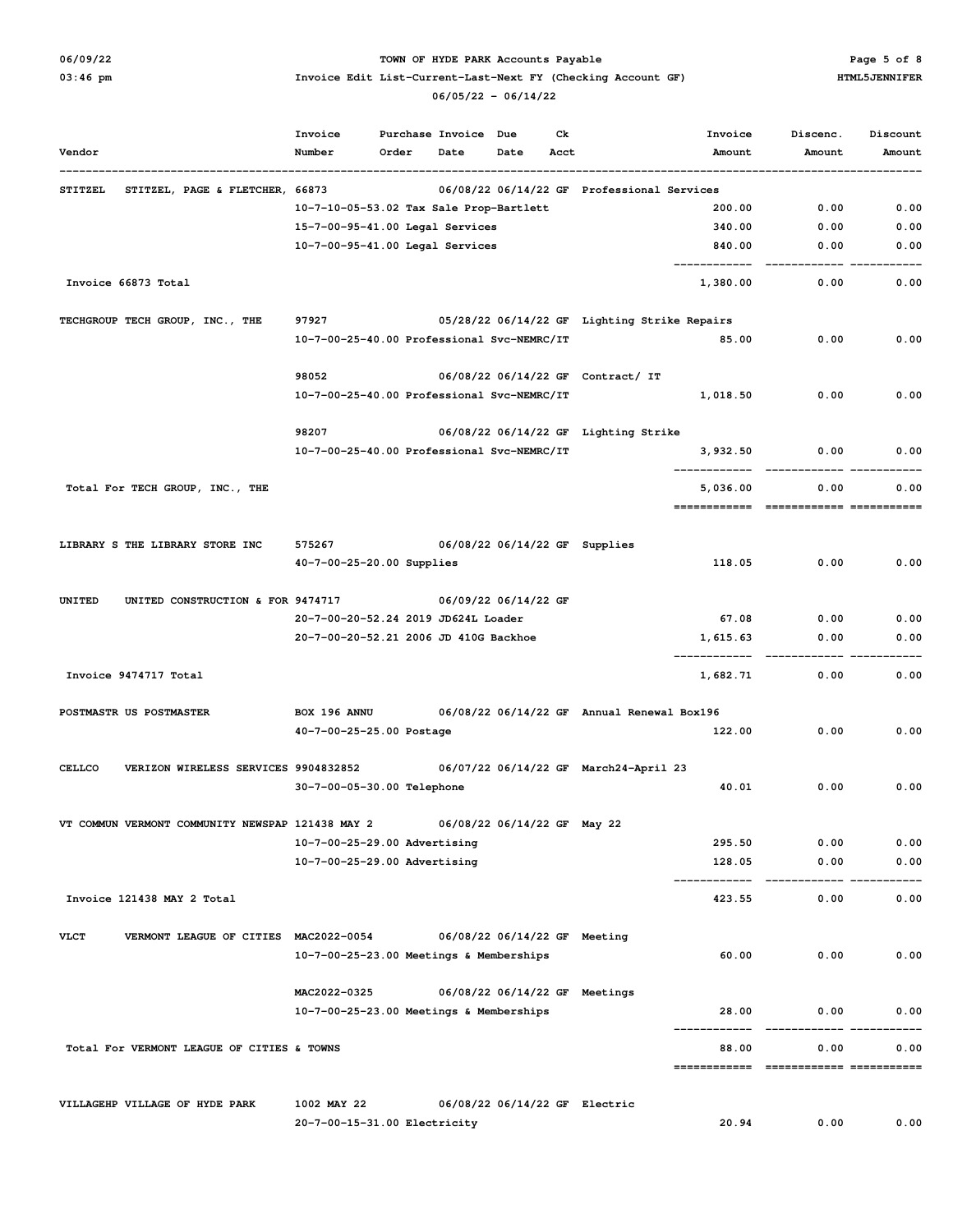## O6/09/22 **TOWN OF HYDE PARK Accounts Payable** Page 6 of 8

|                                                 | Invoice                                   |       | Purchase Invoice<br>Due<br>Ck |                                |      | Invoice                                    | Discenc.   | Discount |        |
|-------------------------------------------------|-------------------------------------------|-------|-------------------------------|--------------------------------|------|--------------------------------------------|------------|----------|--------|
| Vendor                                          | Number                                    | Order | Date                          | Date                           | Acct |                                            | Amount     | Amount   | Amount |
|                                                 |                                           |       |                               |                                |      |                                            |            |          |        |
|                                                 | 1342 MAY 22                               |       |                               | 06/08/22 06/14/22 GF Electric  |      |                                            |            |          |        |
|                                                 | 20-7-00-15-31.00 Electricity              |       |                               |                                |      |                                            | 313.45     | 0.00     | 0.00   |
|                                                 |                                           |       |                               |                                |      |                                            |            |          |        |
|                                                 | 1348 MAY 22                               |       |                               | 06/08/22 06/14/22 GF Water     |      |                                            |            |          |        |
|                                                 | 20-7-00-15-33.00 Water                    |       |                               |                                |      |                                            | 123.21     | 0.00     | 0.00   |
|                                                 | 1741                                      |       |                               | 06/08/22 06/14/22 GF Utilities |      |                                            |            |          |        |
|                                                 | 40-7-00-25-31.01 Water                    |       |                               |                                |      |                                            | 133.20     | 0.00     | 0.00   |
|                                                 | 40-7-00-25-31.02 Waste Water              |       |                               |                                |      |                                            | 132.49     | 0.00     | 0.00   |
|                                                 | 40-7-00-25-31.00 Electricity              |       |                               |                                |      |                                            | 163.80     | 0.00     | 0.00   |
| Invoice 1741 Total                              |                                           |       |                               |                                |      |                                            | 429.49     | 0.00     | 0.00   |
|                                                 |                                           |       |                               |                                |      |                                            |            |          |        |
|                                                 | 3326 MAY 22<br>30-7-00-20-31.01 Water     |       |                               |                                |      | 06/08/22 06/14/22 GF Water & Electric      |            |          | 0.00   |
|                                                 |                                           |       |                               |                                |      |                                            | 1,503.83   | 0.00     |        |
|                                                 | 30-7-00-20-31.00 Electricity              |       |                               |                                |      |                                            | 230.75     | 0.00     | 0.00   |
| Invoice 3326 MAY 22 Total                       |                                           |       |                               |                                |      |                                            | 1,734.58   | 0.00     | 0.00   |
|                                                 | 3761 MAY 22                               |       |                               | 06/08/22 06/14/22 GF Electric  |      |                                            |            |          |        |
|                                                 | 10-7-10-05-53.01 Repairs - Gihon Vly Hall |       |                               |                                |      |                                            | 50.88      | 0.00     | 0.00   |
|                                                 |                                           |       |                               |                                |      |                                            | 2,672.55   | 0.00     | 0.00   |
| Total For VILLAGE OF HYDE PARK                  |                                           |       |                               |                                |      |                                            |            |          |        |
| VLCT EMPL VLCT EMPLOYMENT RESOURCE REN033699-Q3 |                                           |       |                               |                                |      | 05/28/22 06/14/22 GF Quartly Contributions |            |          |        |
|                                                 | 10-7-25-05-11.02 Unemployment Insurance   |       |                               |                                |      |                                            | 527.00     | 0.00     | 0.00   |
|                                                 |                                           |       |                               |                                |      |                                            |            |          |        |
| <b>VLCTP&amp;C</b><br>VLCT PACIF                | REN220308-Q3                              |       |                               | 06/08/22 06/14/22 GF Q3        |      |                                            |            |          |        |
|                                                 | 10-7-00-90-76.00 Insurance Expense        |       |                               |                                |      |                                            | 1,424.91   | 0.00     | 0.00   |
|                                                 | 20-7-00-90-76.00 Insurance Expense        |       |                               |                                |      |                                            | 2,781.04   | 0.00     | 0.00   |
|                                                 | 30-7-00-90-76.00 Insurance Expense        |       |                               |                                |      |                                            | 1,283.50   | 0.00     | 0.00   |
|                                                 | 40-7-00-90-76.00 Insurance Expense        |       |                               |                                |      |                                            | 1,741.55   | 0.00     | 0.00   |
|                                                 | 10-7-25-05-11.01 Workers Compensation     |       |                               |                                |      |                                            | 190.54     | 0.00     | 0.00   |
|                                                 | 20-7-25-05-11.01 Workers Compensation     |       |                               |                                |      |                                            | 2,898.82   | 0.00     | 0.00   |
|                                                 | 40-7-25-05-11.01 Workers Compensation     |       |                               |                                |      |                                            | 75.64      | 0.00     | 0.00   |
|                                                 | 30-7-25-05-11.01 Workers Compensation     |       |                               |                                |      |                                            | 734.25     | 0.00     | 0.00   |
| Invoice REN220308-Q3 Total                      |                                           |       |                               |                                |      |                                            | 11, 130.25 | 0.00     | 0.00   |
| <b>VTGFOA</b><br><b>VTGFOA</b>                  | JT MEMBERSHI                              |       |                               |                                |      | 06/08/22 06/14/22 GF Membership Fee JTFY23 |            |          |        |
|                                                 |                                           |       |                               |                                |      |                                            | 35.00      | 0.00     | 0.00   |
|                                                 | 10-7-00-25-23.00 Meetings & Memberships   |       |                               |                                |      |                                            |            |          |        |
|                                                 | <b>SUMMERWORKSH</b>                       |       |                               |                                |      | 06/08/22 06/14/22 GF SummerWorkshop JT     |            |          |        |
|                                                 | 10-7-00-25-23.00 Meetings & Memberships   |       |                               |                                |      |                                            | 80.00      | 0.00     | 0.00   |
| Total For VTGFOA                                |                                           |       |                               |                                |      |                                            | 115.00     | 0.00     | 0.00   |
|                                                 |                                           |       |                               |                                |      |                                            |            |          |        |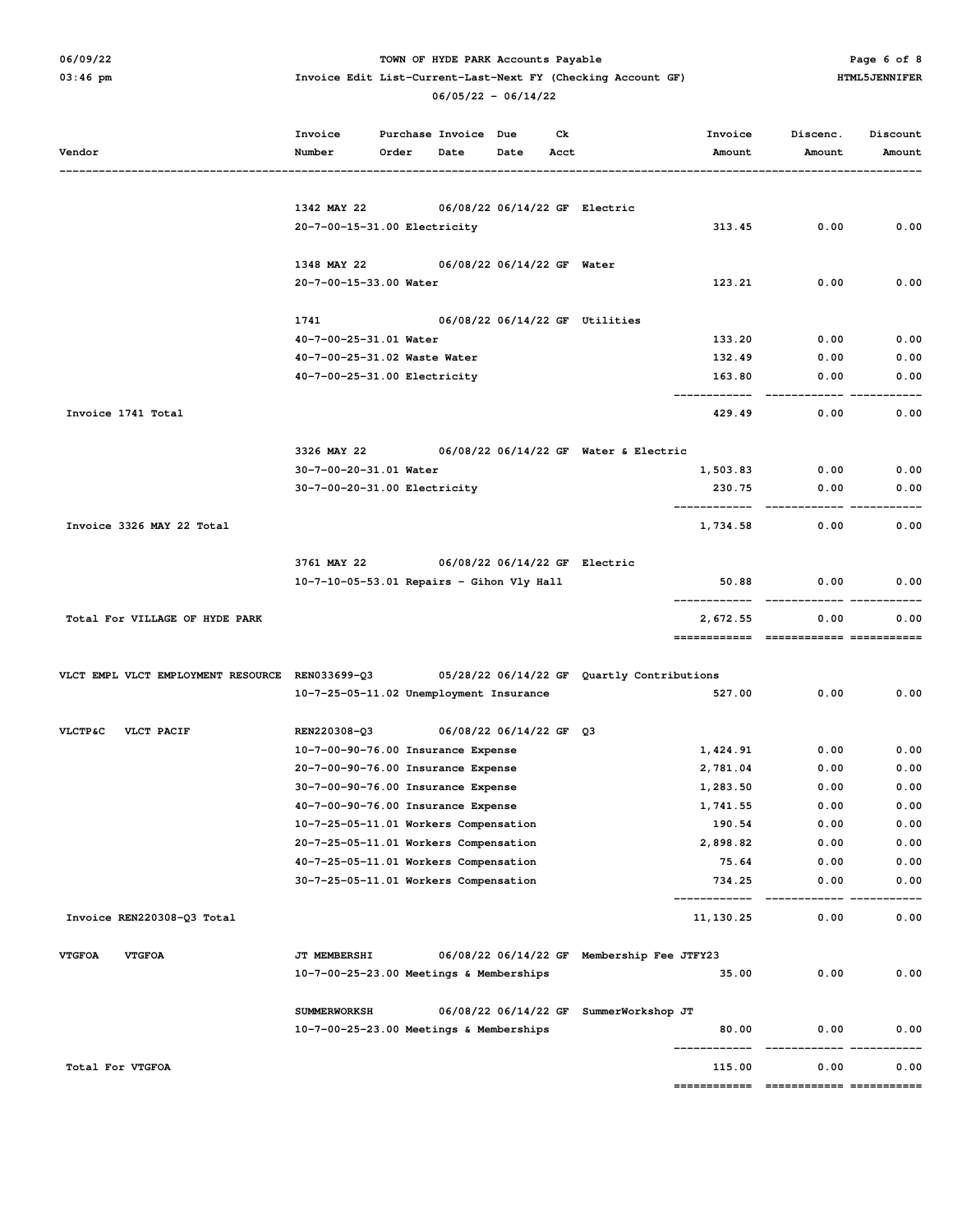## O6/09/22 **PARK Accounts Payable** PARK Accounts Payable PARK Accounts Payable Page 7 of 8

## 03:46 pm **Invoice Edit List-Current-Last-Next FY** (Checking Account GF) HTML5JENNIFER  **06/05/22 - 06/14/22**

| Vendor                                          | Invoice<br>Number                               | Order Date | Purchase Invoice Due | Date Acct                  | Ck |                                            | Invoice<br>Amount | Discenc.<br>Amount | Discount<br>Amount |
|-------------------------------------------------|-------------------------------------------------|------------|----------------------|----------------------------|----|--------------------------------------------|-------------------|--------------------|--------------------|
| WATERSHED WATERSHED CONSULTING ASSO 2022-1566-2 |                                                 |            |                      |                            |    | 06/08/22 06/14/22 GF FEMA Eligible         |                   |                    |                    |
|                                                 | 24-7-00-25-00.02 Centerville Road               |            |                      |                            |    |                                            | 488.75            | 0.00               | 0.00               |
|                                                 | 2022-1567-2                                     |            |                      |                            |    | 06/08/22 06/14/22 GF FEMA Eligible         |                   |                    |                    |
|                                                 | 24-7-00-25-00.03 Brook Road                     |            |                      |                            |    |                                            | 1,166.25          | 0.00               | 0.00               |
|                                                 | 2022-1568-2                                     |            |                      |                            |    | 06/08/22 06/14/22 GF Possible FEMA ProFees |                   |                    |                    |
|                                                 | 24-7-00-25-00.04 Beaver Meadow/NHP Rd           |            |                      |                            |    |                                            | 1,375.00          | 0.00               | 0.00               |
|                                                 | 2022-1569-2                                     |            |                      |                            |    | 06/08/22 06/14/22 GF Infastructure         |                   |                    |                    |
|                                                 | 10-7-40-00-05.04 Infrastructure                 |            |                      |                            |    |                                            | $-0.01$           | 0.00               | 0.00               |
| Total For WATERSHED CONSULTING ASSOCIATES LLC   |                                                 |            |                      |                            |    |                                            | 3,029.99          | 0.00               | 0.00               |
| WB MASON WB MASON CO INC                        |                                                 |            |                      |                            |    |                                            |                   |                    |                    |
|                                                 | 230127165<br>10-7-10-05-20.00 Supplies          |            |                      | 06/08/22 06/14/22 GF Water |    |                                            | 38.97             | 0.00               | 0.00               |
|                                                 | 230127412                                       |            |                      |                            |    | 06/08/22 06/14/22 GF Supplies              |                   |                    |                    |
|                                                 | 10-7-00-25-20.00 Supplies                       |            |                      |                            |    |                                            | 28.95             | 0.00               | 0.00               |
|                                                 | CM0931588                                       |            |                      |                            |    | 06/08/22 06/14/22 GF Water Bottle Deposit  |                   |                    |                    |
|                                                 | 10-7-10-05-20.00 Supplies                       |            |                      |                            |    |                                            | $-18.00$          | 0.00               | 0.00               |
|                                                 | \$125075923                                     |            |                      | 05/28/22 06/14/22 GF Water |    |                                            |                   |                    |                    |
|                                                 | 10-7-10-05-20.00 Supplies                       |            |                      |                            |    |                                            | 38.97             | 0.00               | 0.00               |
|                                                 | S125076494<br>05/28/22 06/14/22 GF Files        |            |                      |                            |    |                                            |                   |                    |                    |
|                                                 | 10-7-00-25-20.00 Supplies                       |            |                      |                            |    |                                            | 28.95             | 0.00               | 0.00               |
|                                                 | \$125315679                                     |            |                      | 06/08/22 06/14/22 GF Water |    |                                            |                   |                    |                    |
|                                                 | 20-7-00-15-33.00 Water                          |            |                      |                            |    |                                            | 25.98             | 0.00               | 0.00               |
|                                                 | \$125316036                                     |            |                      |                            |    | 06/07/22 06/14/22 GF Office Supplies       |                   |                    |                    |
|                                                 | 10-7-00-25-20.00 Supplies                       |            |                      |                            |    |                                            | 116.48            | 0.00               | 0.00               |
| Total For WB MASON CO INC                       |                                                 |            |                      |                            |    |                                            | 260.30            | 0.00               | 0.00               |
|                                                 |                                                 |            |                      |                            |    |                                            |                   |                    |                    |
| WOOD CREST RENTALS, LLC 1405<br><b>WOOD</b>     | 10-7-10-05-21.01 Green Mtn Byway & LVRT         |            |                      |                            |    | 05/28/22 06/14/22 GF Green Up Day          | 273.48            | 0.00               | 0.00               |
|                                                 |                                                 |            |                      |                            |    |                                            |                   |                    |                    |
| WOODS CRW CORP<br><b>CRW</b>                    | S98966<br>20-7-00-20-52.27 2022 Volvo Excavator |            |                      |                            |    | 06/09/22 06/14/22 GF Hydro Oil             |                   | 116.84<br>0.00     | 0.00               |
|                                                 |                                                 |            |                      |                            |    |                                            |                   |                    |                    |
| Report Grand Total                              |                                                 |            |                      |                            |    |                                            | 107,196.73        | 0.00               | 0.00               |
|                                                 |                                                 |            |                      |                            |    |                                            |                   |                    |                    |
| Fund Totals                                     | Expenditures                                    |            | Dis-Encumbrance      |                            |    |                                            |                   |                    |                    |

**------------------------------------------------------------------**